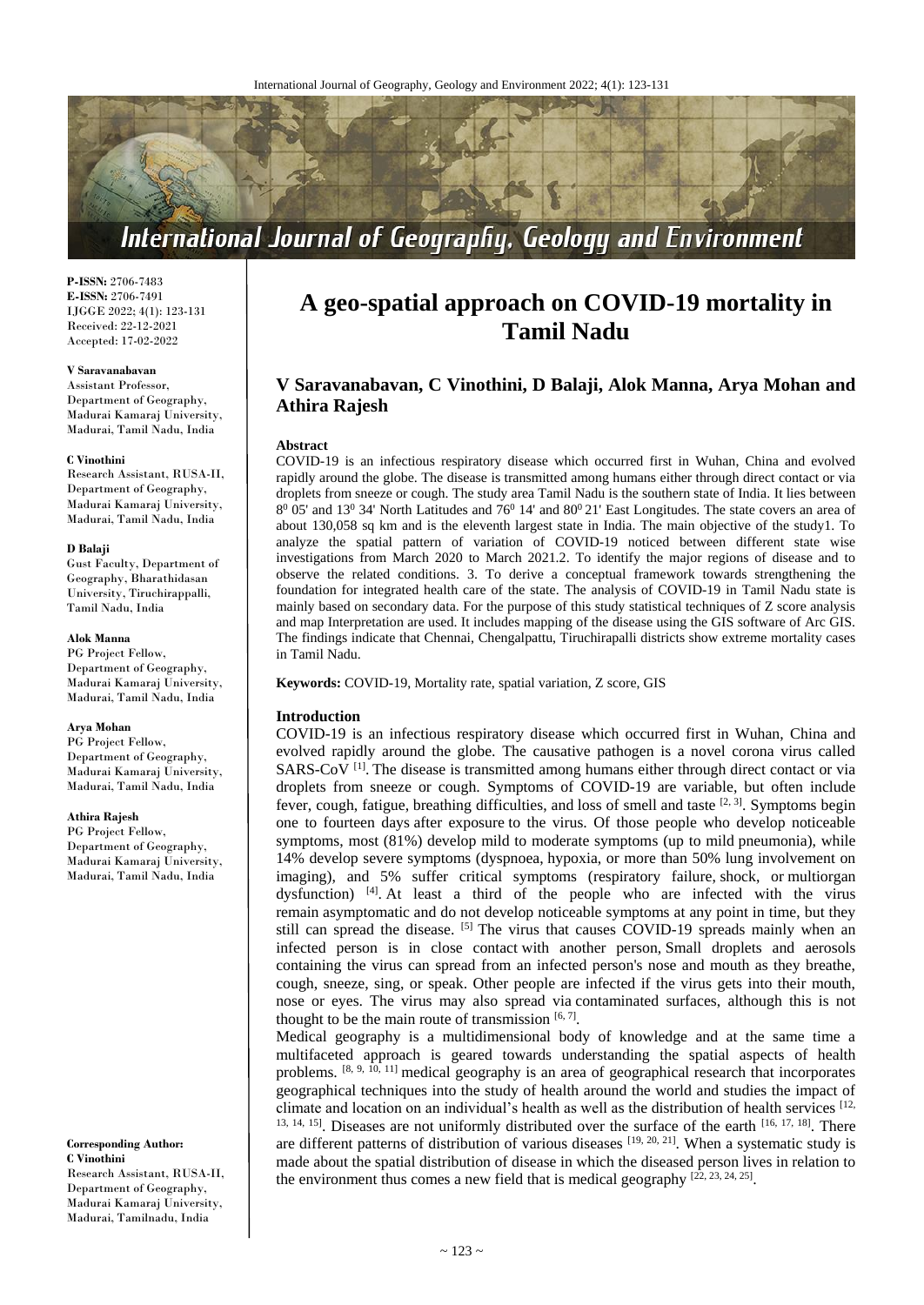#### **Study Area**

Tamil Nadu is situated on the eastern side of the Indian subcontinent. This is a land of mountains, rivers and coastal plains. Tamil Nadu is the southern state of India. It lies

between  $8^0$  05' and  $13^0$  34' North Latitudes and 76<sup>0</sup> 14' and  $80<sup>0</sup> 21'$  East Longitudes. (Fig 1) The state covers an area of about 130,058 sq km and is the eleventh largest state in India.



**Fig 1:** Location of Study Area

#### **Methodology**

The analysis of COVID-19 in Tamil Nadu state is mainly based on secondary data. 'Z' scores help us to convert scores from different data sets into scores that can be accurately fitted with each other. Standard scores also known as 'Z' scores, Z values, standard variables and normal score and numerical figures that indicate the number of standard deviation, above or below, that a particular observation has with relation to a given mean value. The 'Z' score type is a pure number which is characterized by a complete lack of association with any sort of physical dimension. The most obvious description of Medical Geography is the spatial distribution of the morbidity, mortality from various causes [26, 27, 28].

A 'Z' score is a statistical measurement of a score's relationship to the mean in a group scores. A 'Z' scores can also be positive or negative indicating whether it is above or below the mean and standard deviation.  $[29, 30]$   $Z$  score can also be explained as in addition of showing a score's relationship to the mean. The 'Z' score shows statistical data set. One real life application of 'Z' score is an usability testing's' score is arrived at by calculating the difference so derived is divided by the standard deviation of the population. The Z score formula is as follows.

## $Z = X-U/Q$

According to Z score analysis the region may be classified into 4 categories such as extreme (representing values of >0.20) High(0.01-0.) moderate(-0.20-0.00), and low(<-

0.20). On the basis of the above classifications district wise disease distribution is undertaken with the help of Zscore analysis.

The Zscore distribution pattern of COVID-19 prevalence of death case for the month of March 2020 is shown in (Table 1). The disease rate is distributed all over the districts of Tamil Nadu. Standard deviation is a number used to tell how measurements for a group are spread out from the average (mean or expected value). A low standard deviation means that most of the numbers are close to the average, while a high standard deviation means that the numbers are more spread out  $[31, 32]$ . (Table 2)

## **Spatial and temporal variation of COVID-19 prevalence of death case in Tamilnadu March 2020 March 2021**

The initial death case in this regard in the very beginning of March 2020 was only one case. This was the primary wave of the disease which was progressing in the upcoming months.

## **Spatial Variation of COVID-19 prevalence of Death case In Tamil Nadu May 2020**

As per the details enlisted from data shown below, it is interpreted that the death rate of Tamil Nadu varies in the statistical survey. [33, 34, 35] Each month the z score value is different. For example when we closely analyse the data in the month of May the areas such as Shivagangai, Tiruvarur, Thanjavur, Pudukottai, Perambalur, Ariyalur, Nagapattinam, Thoothukudi, Ramanathpuram, Virudhnagar, Thenkasi, Krishnagiri, Tirupattur, Dharmapuri, Salem, Kallakurichi,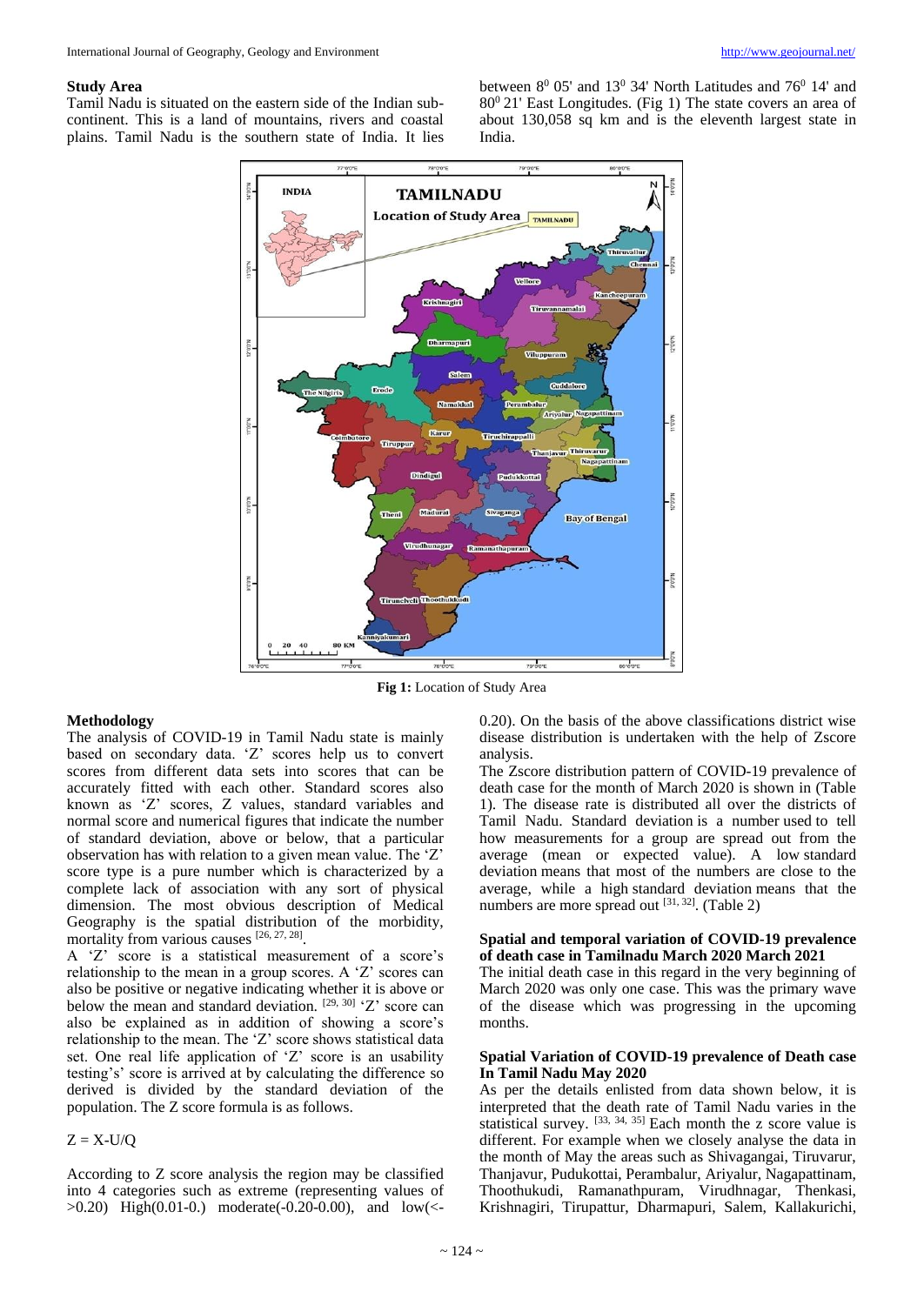Tiruvanamalai, Cuddalore, Karur, Nammakal, Nilgiris, Theni, Villupuram show a very low degree of cases of death. The inhabitants of these areas might have followed strict protocols of the disease. The survey shows that the

affected cases of the areas Kanayakumari, Dindigul, Erode Tirunellvelli, Coimbatore, Tiruppur, Madurai is about moderate.

| Table 1: Spatio-Temporal Variation of COVID-19 Prevalence of Death Case in Tamilnadu: 'Z' Score Analysis |  |  |  |  |
|----------------------------------------------------------------------------------------------------------|--|--|--|--|
|----------------------------------------------------------------------------------------------------------|--|--|--|--|

|                 |                                 | March 2020 May 2020 July 2020 September 2020 November 2020 January 2021 March 2021 Total cases |          |          |          |          |          |          |          |
|-----------------|---------------------------------|------------------------------------------------------------------------------------------------|----------|----------|----------|----------|----------|----------|----------|
| S. No           | <b>Districts</b>                | 'Z' Score Value                                                                                |          |          |          |          |          |          |          |
| 1               | Ariyalur                        | $-0.164$                                                                                       | $-0.221$ | $-0.288$ | $-0.423$ | $-0.433$ | $-0.430$ | $-0.431$ | $-0.411$ |
| $\overline{2}$  | Chengalpattu                    | $-0.164$                                                                                       | 0.299    | 0.411    | 0.575    | 0.639    | 0.656    | 0.659    | 0.607    |
| $\overline{3}$  | Chennai                         | $-0.164$                                                                                       | 5.877    | 5.820    | 5.718    | 5.694    | 5.692    | 5.692    | 5.724    |
| $\overline{4}$  | $\overline{\text{Co}}$ imbatore | $-0.164$                                                                                       | $-0.174$ | $-0.152$ | 0.346    | 0.478    | 0.509    | 0.513    | 0.389    |
| 5               | Cuddalore                       | $-0.164$                                                                                       | $-0.174$ | $-0.218$ | $-0.059$ | $-0.067$ | $-0.074$ | $-0.074$ | $-0.088$ |
| 6               | Dharmapuri                      | $-0.164$                                                                                       | $-0.221$ | $-0.297$ | $-0.448$ | $-0.429$ | $-0.423$ | $-0.422$ | $-0.412$ |
| $\tau$          | Dindigul                        | $-0.164$                                                                                       | $-0.174$ | $-0.163$ | $-0.186$ | $-0.197$ | $-0.204$ | $-0.205$ | $-0.195$ |
| $8\,$           | Erode                           | $-0.164$                                                                                       | $-0.174$ | $-0.282$ | $-0.326$ | $-0.286$ | $-0.278$ | $-0.280$ | $-0.289$ |
| 9               | Kallakurichi                    | $-0.164$                                                                                       | $-0.221$ | $-0.242$ | $-0.312$ | $-0.339$ | $-0.341$ | $-0.342$ | $-0.323$ |
| 10              | Kancheepuram                    | $-0.164$                                                                                       | $-0.126$ | 0.014    | 0.116    | 0.172    | 0.159    | 0.162    | 0.135    |
| 11              | Kanyakumari                     | $-0.164$                                                                                       | $-0.174$ | $-0.195$ | $-0.068$ | $-0.104$ | $-0.116$ | $-0.113$ | $-0.114$ |
| 12              | Karur                           | $-0.164$                                                                                       | $-0.221$ | $-0.282$ | $-0.421$ | $-0.434$ | $-0.429$ | $-0.429$ | $-0.410$ |
| 13              | Krishnagiri                     | $-0.164$                                                                                       | $-0.221$ | $-0.268$ | $-0.376$ | $-0.330$ | $-0.328$ | $-0.327$ | $-0.329$ |
| 14              | Madurai                         | 5.918                                                                                          | $-0.079$ | 0.379    | 0.255    | 0.197    | 0.186    | 0.185    | 0.223    |
| 15              | Nagapattinam                    | $-0.164$                                                                                       | $-0.221$ | $-0.285$ | $-0.339$ | $-0.310$ | $-0.305$ | $-0.305$ | $-0.310$ |
| 16              | Namakkal                        | $-0.164$                                                                                       | $-0.174$ | $-0.291$ | $-0.359$ | $-0.346$ | $-0.337$ | $-0.338$ | $-0.337$ |
| 17              | Nilgiris                        | $-0.164$                                                                                       | $-0.221$ | $-0.303$ | $-0.450$ | $-0.442$ | $-0.433$ | $-0.432$ | $-0.421$ |
| 18              | Perambalur                      | $-0.164$                                                                                       | $-0.221$ | $-0.300$ | $-0.459$ | $-0.476$ | $-0.473$ | $-0.473$ | $-0.449$ |
| 19              | Pudukottai                      | $-0.164$                                                                                       | $-0.221$ | $-0.236$ | $-0.229$ | $-0.262$ | $-0.269$ | $-0.269$ | $-0.256$ |
| $\overline{20}$ | Ramanathapuram                  | $-0.164$                                                                                       | $-0.174$ | $-0.123$ | $-0.268$ | $-0.299$ | $-0.297$ | $-0.299$ | $-0.271$ |
| 21              | Ranipet                         | $-0.164$                                                                                       | $-0.221$ | $-0.216$ | $-0.196$ | $-0.222$ | $-0.222$ | $-0.221$ | $-0.217$ |
| $\overline{22}$ | Salem                           | $-0.164$                                                                                       | $-0.221$ | $-0.218$ | 0.133    | 0.197    | 0.200    | 0.194    | 0.132    |
| $\overline{23}$ | Sivagangai                      | $-0.164$                                                                                       | $-0.221$ | $-0.184$ | $-0.264$ | $-0.307$ | $-0.314$ | $-0.315$ | $-0.288$ |
| 24              | Tenkasi                         | $-0.164$                                                                                       | $-0.221$ | $-0.253$ | $-0.231$ | $-0.260$ | $-0.266$ | $-0.266$ | $-0.257$ |
| $\overline{25}$ | Thanjavur                       | $-0.164$                                                                                       | $-0.221$ | $-0.227$ | $-0.154$ | $-0.141$ | $-0.131$ | $-0.130$ | $-0.150$ |
| $\overline{26}$ | Theni                           | $-0.164$                                                                                       | $-0.126$ | $-0.129$ | $-0.155$ | $-0.193$ | $-0.195$ | $-0.194$ | $-0.179$ |
| 27              | Thirupathur                     | $-0.164$                                                                                       | A0.221   | $-0.262$ | $-0.316$ | $-0.312$ | $-0.314$ | $-0.315$ | $-0.308$ |
| $\overline{28}$ | Thiruvallur                     | $-0.164$                                                                                       | 0.299    | 0.385    | 0.557    | 0.544    | 0.539    | 0.538    | 0.524    |
| 29              | Thiruvannamalai                 | $-0.164$                                                                                       | $-0.126$ | $-0.129$ | $-0.049$ | $-0.067$ | $-0.077$ | $-0.079$ | $-0.077$ |
| 30              | Thiruvarur                      | $-0.164$                                                                                       | $-0.221$ | $-0.282$ | $-0.359$ | $-0.342$ | $-0.340$ | $-0.338$ | $-0.336$ |
| 31              | Thoothukudi                     | $-0.164$                                                                                       | $-0.126$ | $-0.172$ | $-0.262$ | $-0.291$ | $-0.291$ | $-0.290$ | $-0.270$ |
| 32              | Tirunelveli                     | $-0.164$                                                                                       | $-0.174$ | $-0.198$ | $-0.113$ | $-0.172$ | $-0.183$ | $-0.184$ | $-0.170$ |
| 33              | Tiruppur                        | $-0.164$                                                                                       | $-0.221$ | $-0.279$ | $-0.233$ | $-0.175$ | $-0.171$ | $-0.169$ | $-0.196$ |
| 34              | Trichy                          | $-0.164$                                                                                       | $-0.221$ | $-0.134$ | $-0.217$ | $-0.233$ | $-0.232$ | $-0.229$ | $-0.217$ |
| 35              | Vellore                         | $-0.164$                                                                                       | $-0.174$ | $-0.131$ | $-0.030$ | 0.023    | 0.021    | 0.020    | $-0.008$ |
| $\overline{36}$ | Villupuram                      | $-0.164$                                                                                       | $-0.126$ | $-0.207$ | $-0.308$ | $-0.333$ | $-0.335$ | $-0.335$ | $-0.313$ |
| 37              | Virudhunagar                    | $-0.164$                                                                                       | $-0.221$ | $-0.062$ | $-0.090$ | $-0.144$ | $-0.155$ | $-0.157$ | $-0.131$ |

**Table 2:** Descriptive Statistics Value of COVID-19 on March 2020 to March 2021

|                    | N  | <b>Minimum</b> | <b>Maximum</b> | Mean      | <b>Std. Deviation</b> |
|--------------------|----|----------------|----------------|-----------|-----------------------|
| <b>VAR00001</b>    | 37 | .00            | 1.00           | .0270     | .16440                |
| <b>VAR00002</b>    | 37 | .00            | 129.00         | 4.6757    | 21.15558              |
| VAR00003           | 37 | 2.00           | 2113.00        | 106.3243  | 344.79527             |
| <b>VAR00004</b>    | 37 | 20.00          | 3210.00        | 257.2703  | 516.42912             |
| <b>VAR00005</b>    | 37 | 21.00          | 3850.00        | 316.4865  | 620.52409             |
| <b>VAR00006</b>    | 37 | 21.00          | 4102.00        | 333.8919  | 661.98375             |
| <b>VAR00007</b>    | 37 | 21.00          | 4138.00        | 336.7027  | 667.86342             |
| <b>VAR00008</b>    | 37 | 86.00          | 17542.00       | 1355.3784 | 2827.80691            |
| Valid N (listwise) | 37 |                |                |           |                       |

|  | Table 3: District wise Mortality in the month of May 2020 |
|--|-----------------------------------------------------------|
|  |                                                           |

| <b>Z-Score Interval</b> Ranking |          | <b>Districts</b>                                                                                                                                                                                                                                                              |
|---------------------------------|----------|-------------------------------------------------------------------------------------------------------------------------------------------------------------------------------------------------------------------------------------------------------------------------------|
| $<-0.20$                        | Low      | Sivagangai, Tiruvarur, Thanjavur, Pudukottai, Perambalur, Ariyalur, Nagapattinam, Thoothukudi,<br>Ramanathpuram, Virudhanagr, Thenkasi, Krishnagiri, Tirupattur, Dharamapuri, Salem, Kallakurichi,<br>Tiruvanamallai, Cuddalore, Karur, Nammakal, Nilgiris, Theni, Villupuram |
| $-0.20 - 0.00$                  | Moderate | Kanyakumari, Dindigual, Erode, Tirunellvelli, Coimbatore, Tiruppur, Madurai                                                                                                                                                                                                   |
| $0.01 - 0.20$                   | High     | Tiruvallur, Ranipet, Vellore, Kancheepuram                                                                                                                                                                                                                                    |
| >0.20                           | Extreme  | Chengalpettu, Chennai, Tiruchirapalli                                                                                                                                                                                                                                         |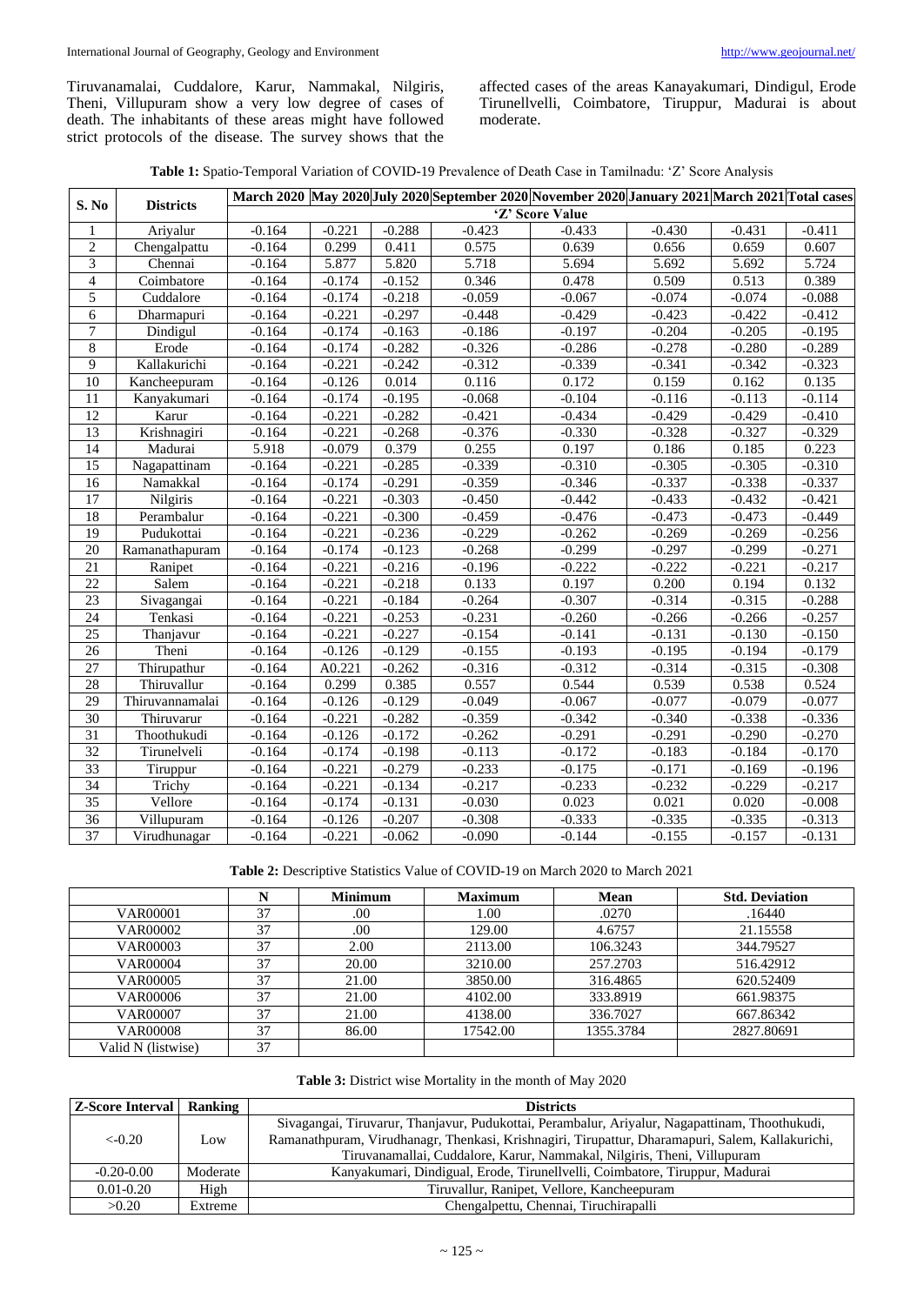In the meantime when the survey progresses, in cities like Ranipet, Tiruvallur, Vellore, Kancheepuram the prevalence of death cases are very high. (Fig 2) It might be because of social indulging of people in these areas. Further the study shows clearly that the inhabitants of Chennai, Chengalpettu, Tiruchirapally in July (Fig 3) have extreme cases since many of these are metro cities and the people might not have followed the protocols. (Table 3)

## **Spatial Variation of COVID-19 Prevalence of Death case In Tamil Nadu -September 2020**

The spatial variation of COVID-19 death cases in Tamil Nadu shows a varied intensity in the month of September. (Fig 4) The area like Tiruvarur, Thanjavur, Pudukottai, Perambalur, Ariyalur, NagapattinamThoothukudi, Ramanathpuram, Virudhnagar, Thenkasi, Krishnagiri, Tirupattur, Dharmapuri, Salem, Kallakurichi, Tiruvanamalai, Cuddalore, Karur, Nammakal, Nilgiris, Villupuram were not much affected but the areas such as Kanyakumari, Tirunellvelli, Virudhnagar, Teni, Dindigual, Salem, Cuddalore, Nilgiris, Vellore, Tiruvallur show moderate death cases. (Table 4)

| <b>Table 4:</b> District wise Mortality in the month of September 2020 |  |
|------------------------------------------------------------------------|--|
|                                                                        |  |

| <b>Z-Score Interval</b> | Ranking  | <b>Districts</b>                                                                                   |
|-------------------------|----------|----------------------------------------------------------------------------------------------------|
|                         |          | Tiruvarur, Thanjavur, Pudukottai, Perambalur, Ariyalur, Nagapattinam, Thoothukudi,                 |
| $<-0.20$                | Low      | Ramanathpuram, Virudhanagr, Thenkasi, Krishnagiri, Tirupattur Dharamapuri, Kallakurichi,           |
|                         |          | Tiruvanamallai, Cuddalore, Karur, Nammakal, Nilgiris, Villupuram                                   |
| $-0.20 - 0.00$          | Moderate | Kanyakumari, Tirunellvelli, Virudhnagar, Teni, Dindigual, Salem, Cuddalore, The Nilgiris, Vellore, |
|                         |          | Tiruvallur.                                                                                        |
| $0.01 - 0.20$           | High     | Sivagangai, Kancheepuram                                                                           |
| >0.20                   | Extreme  | Madurai, Tiruchirapally, Chennai, Chengalpettu                                                     |

The districts of Sivagangai and Kancheepuram had high intensity death cases. At the same time Madurai, Chennai, Tiruchirapally, Chengalpettu show the extreme numbers in this respect.

# **Spatial Variation of COVID-19 Prevalence of Death case In Tamil Nadu -November 2020**

As the survey proceeds to the month of November low

death cases were reported in Shivagangai, Tiruvarur, Thanjavur, Pudukottai, Perambalur, Ariyalur, Nagapattinam, Thoothu kudi, Ramanathpuram, Virudhnagar, Thenkasi, Krishnagiri, Tirupattur, Dharmapuri, Salem, Kallakurichi, Tiruvanamalai, Karur, Nammakal, Nilgiris, Villupuram, Moderate cases were in Kanya kumari, Tirunellvelli, Virudhnagar, Teni, Dindigual, Cuddalore, Tiruvanamalai, Tiruvallur. (Table 5).



**Fig 2:** Spatial distribution of COVID-19 in Tamilnadu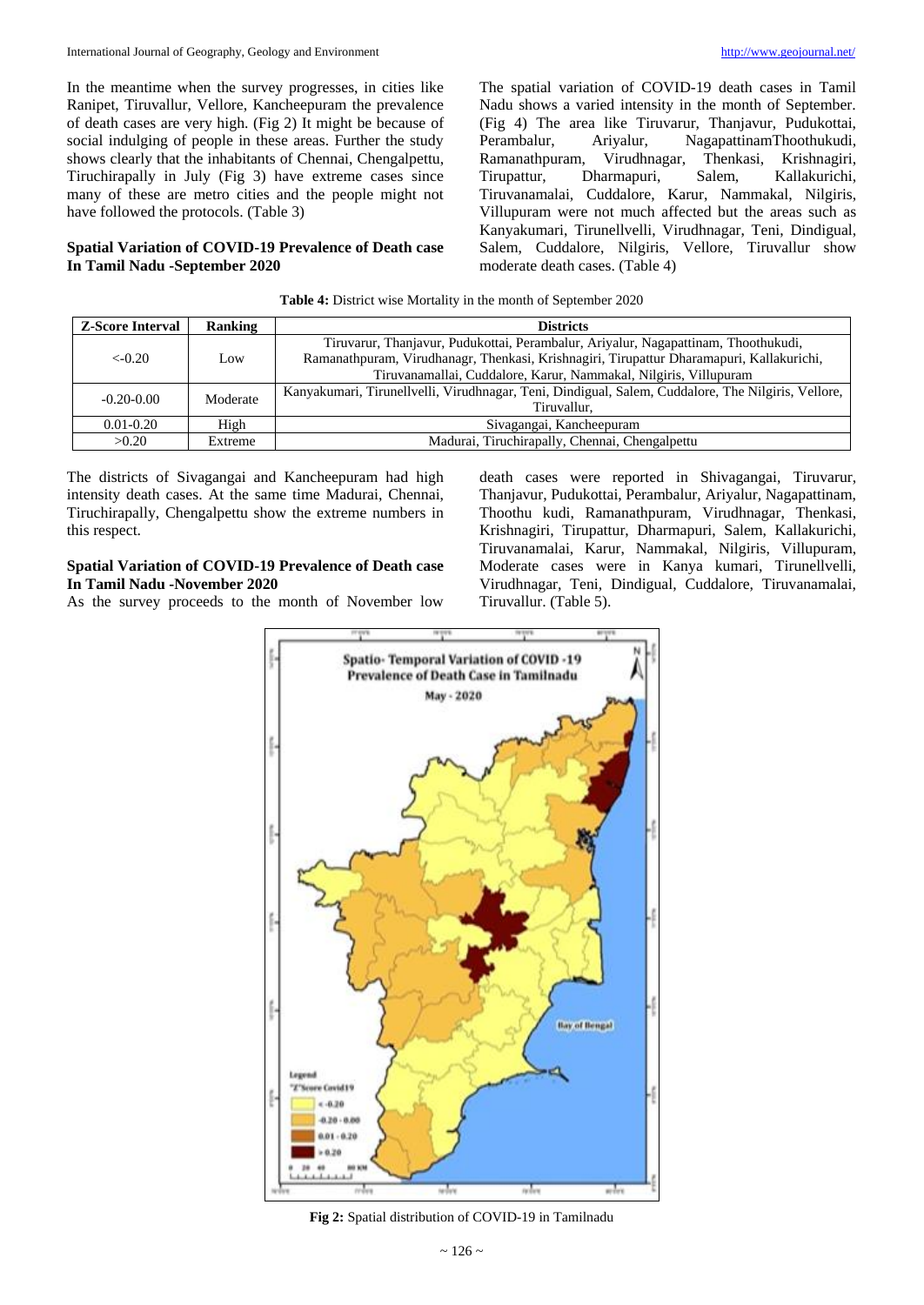

**Fig 3:** Spatial distribution of COVID-19 in Tamilnadu



**Fig 4:** Spatial distribution of COVID-19 in Tamil Nadu **Fig 5:** Spatial distribution of CODID-19 in Tamil Nadu

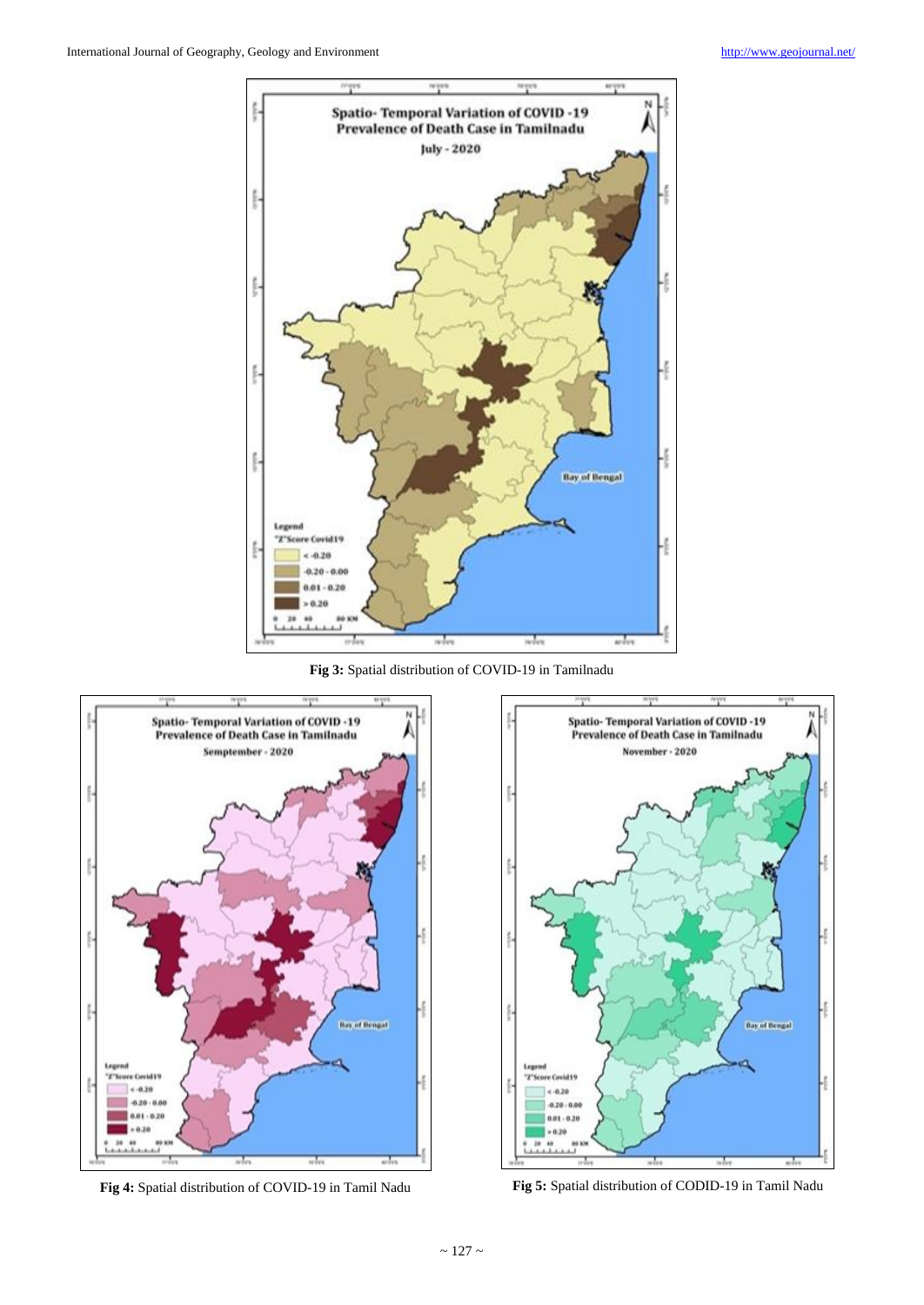

**Fig 6:** Spatial distribution of COVID-19 in Tamil Nadu



**Fig 7:** Spatial distribution of COID-19 in Tamil Nadu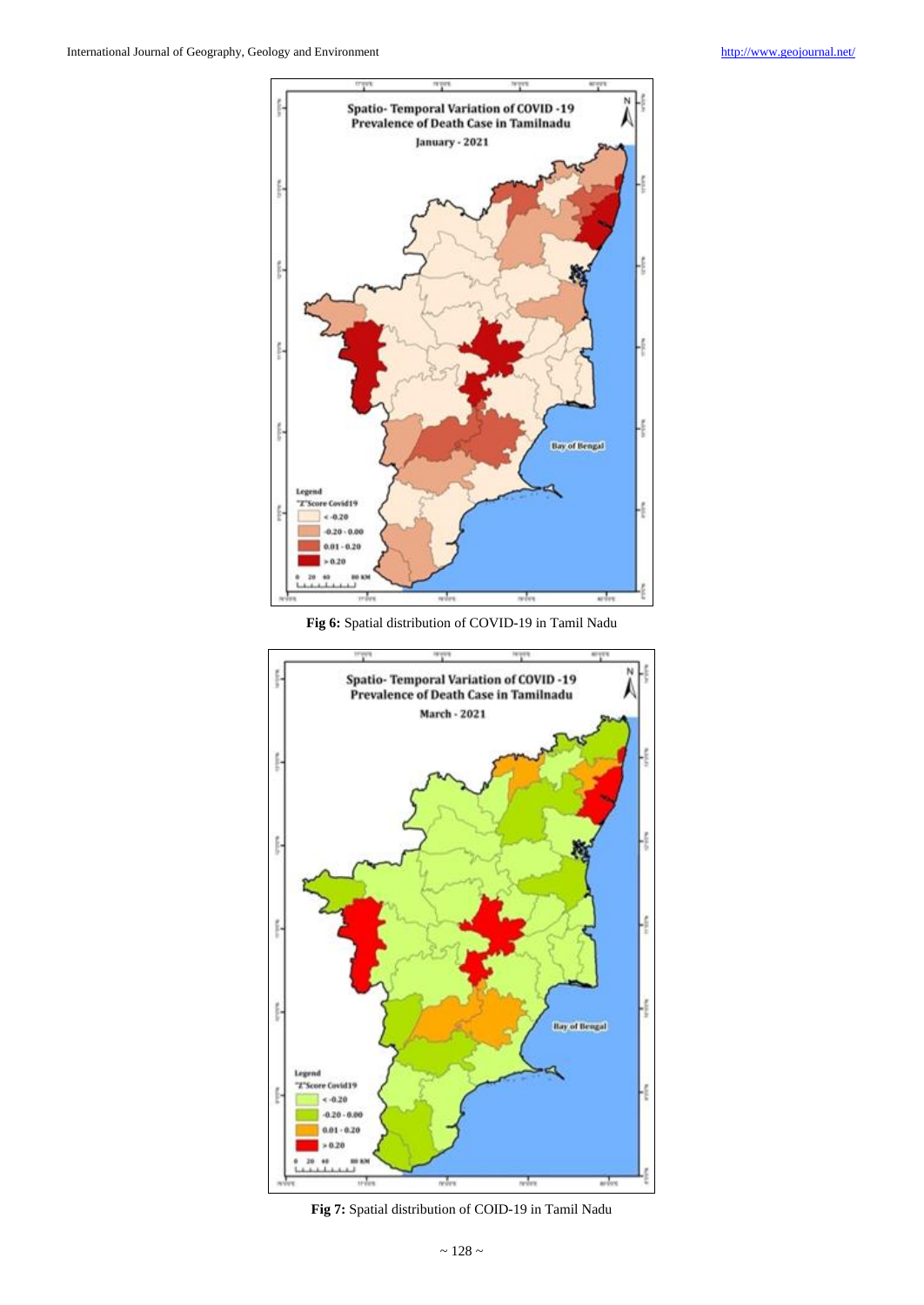## **Table: 5** District wise Mortality in the month of November 2020

| <b>Z-Score Interval</b> | Ranking  | <b>Districts</b>                                                                                 |
|-------------------------|----------|--------------------------------------------------------------------------------------------------|
|                         |          | Sivagangai, Tiruvarur, Thanjavur, Pudukottai, Perambalur, Ariyalur, Nagapattinam, Thoothukudi,   |
| $<-0.20$                | Low.     | Ramanathpuram, Virudhanagr, Thenkasi, Krishnagiri, Tirupattur, Dharamapuri, Salem, Kallakurichi, |
|                         |          | Tiruvanamallai, Karur, Nammakal, Nilgiris, Villupuram                                            |
| $-0.20 - 0.00$          | Moderate | Kanyakumari, Tirunellvelli, Virudhnagar, Teni, Dindigual, Cuddalore, Tiruvanamallai, Tiruvallur  |
| $0.01 - 0.20$           | High     | Madurai, Sivagangai, The Nilgiris, Kancheerapuram, Vellore                                       |
| >0.20                   | Extreme  | Tiruchirapally, Coimbatore, Chennai, Chengalpettu                                                |

Due to the densely packed areas of population there were high number of cases in the cities of Madurai, Sivagangai, Nilgiris, Kancheepuram, Vellore and extremely high in Chennai, Chengalpettu, Coimbatore, and Tiruchirapally. As people failed follow to COVID-19 protocols and social distancing, the death rates were very high.

# **Spatial Variation of COVID-19 Prevalence of Death case In Tamil Nadu -January 2021**

In the month of January the cases were very low in Tiruvarur, Thanjavur, Pudukottai, Perambalur, Ariyalur,

Nagapattinam, Thoothukudi, Ramanatha puram, Virudhnagar, Thenkasi, Krishnagiri, Tirupattur, Dharmapuri, Salem, Kallakurichi, Tiruvanamalai, Cuddalore, Karur, Nam makal, Nilgiris, Theni, Villupuram and moderate in the areas of Kanyakumari, Tirunellvelli, Virudhnagar, Theni, Nilgiris, Cuddalore, Tiruvanamallai, Tiruvallur where as it is reported high in Madurai, Sivagangai, Kancheepuram, Vellore and extreme in Tiruchirapally, Coimbatore, Chennai, Chengalpettu. (Table 6) (Fig 6)

**Table 6:** District wise Mortality in the month of January 2021

| <b>Z-Score Interval</b> | Ranking  | <b>Districts</b>                                                                      |
|-------------------------|----------|---------------------------------------------------------------------------------------|
|                         |          | Tiruvarur, Thanjavur, Pudukottai, Perambalur, Ariyalur, Nagapattinam, Thoothukudi,    |
| $<-0.20$                | Low      | Ramanathpuram, Virudhanagr, Thenkasi, Krishnagiri, Tirupattur, Dharamapuri, Salem,    |
|                         |          | Kallakurichi, Tiruvanamallai, Cuddalore, Karur, Nammakal, Nilgiris, Theni, Villupuram |
| $-0.20 - 0.00$          | Moderate | Kanyakumari, Tirunellvelli, Virudhnagar, Teni,                                        |
|                         |          | The Nilgiris, Cuddalore, Tiruvanamallai, Tiruvallur                                   |
| $0.01 - 0.20$           | High     | Madurai, Sivagangai, Kancheerapuram, Vellore                                          |
| >0.20                   | Extreme  | Tiruchirapally, Coimbatore, Chennai, Chengalpettu                                     |

# **Spatial Variation of COVID-19 Prevalence of Death case In Tamil Nadu -March 2021**

When the study proceeds further to the month of March the cases were very low in areas like Tiruvarur, Thanjavur, Pudukottai, Perambalur, Ariyalur, Nagapattinam, Thoothukudi, Ramana thpuram, Virudhnagar, Thenkasi, Krishnagiri, Tirupattur, Dharmapuri, Salem, Kallakurichi, Tiruva namalai, Karur, Nammakal, Nilgiris, Villupuram and

moderate in the cities of Kanyakumari, Tiru nellvelli, Virudhnagar, Theni, Nilgiris, Cuddalore, Tiruvanamallai, Tiruvallur. (Fig 7) But further, the sur vey makes us to conclude that there were high cases in areas like Madurai, Sivagangai, Kanchee puram, Vellore and extreme in Tiruchirapally, Coimbatore, Chennai, Chengalpettu. (Table 7)

| <b>Z-Score Interval</b> | Ranking  | <b>Districts</b>                                                                                   |
|-------------------------|----------|----------------------------------------------------------------------------------------------------|
|                         |          | Tiruvarur, Thanjavur, Pudukottai, Perambalur, Ariyalur, Nagapattinam, Thoothukudi, Ramanathpuram,  |
| $<-0.20$                | Low      | Virudhanagr, Thenkasi, Krishnagiri, Tirupattur, Dharamapuri, Salem, Kallakurichi, Tiruvanamallai,  |
|                         |          | Karur, Nammakal, Nilgiris, Villupuram                                                              |
| $-0.20 - 0.00$          | Moderate | Kanyakumari, Tirunellvelli, Virudhnagar, Teni, The Nilgiris, Cuddalore, Tiruvanamallai, Tiruvallur |
| $0.01 - 0.20$           | High     | Madurai, Sivagangai, Kancheerapuram, Vellore                                                       |
| >0.20                   | Extreme  | Tiruchirapally, Coimbatore, Chennai, Chengalpettu                                                  |

|  |  | <b>Table 7:</b> District wise Mortality in the month of March 2021 |
|--|--|--------------------------------------------------------------------|
|--|--|--------------------------------------------------------------------|

# **Temporal variation of COVID-19 prevalence of deathcase in Tamilnadu (March 2020 -March 2021)**

Chennai, Chengalpettu, Tiruchirapally districts show extreme in the month of May.Coimbatore was moderate in the month of May, moved up to extreme in the month of January. Kanchipuram, Vellore which represented high in the month of May remains the same in January. Thiruvallur moved down its rates into moderate whereas Ranepet show low rate from high death rate. Madurai (moderate in May) Shivagangai (low in May) moved up to high ratio of death rate in the month of January. Virudhnagar, Theni, Nilgiris, low in May turned out moderate rates in March 2021.Tiruvallur changed from high to moderate. Kanyakumari, Tirunellvelli keep up the same place in both months.

# **Conclusion**

Tamil Nadu was highly affected by COVID-19 in 2020. The major reasons are high population density, unaware of disease and not following the COVID-19 protocols from health department. The virus spread mainly from person to person. There are several ways this can happen; droplets or aerosols. When an infected person coughs, sneezes, or talks, droplets or tiny particles called aerosols carry the virus into the air from their nose or mouth. The comparative study displaces a clear difference in Madurai since there was only one death reported in the year 2020 March. If has shown a drastic change in the ensuing year as it had turned out to high in the second wave in Madurai and into extreme rates is Coimbatore, Chennai, Chengalpettu and Tiruchirapally.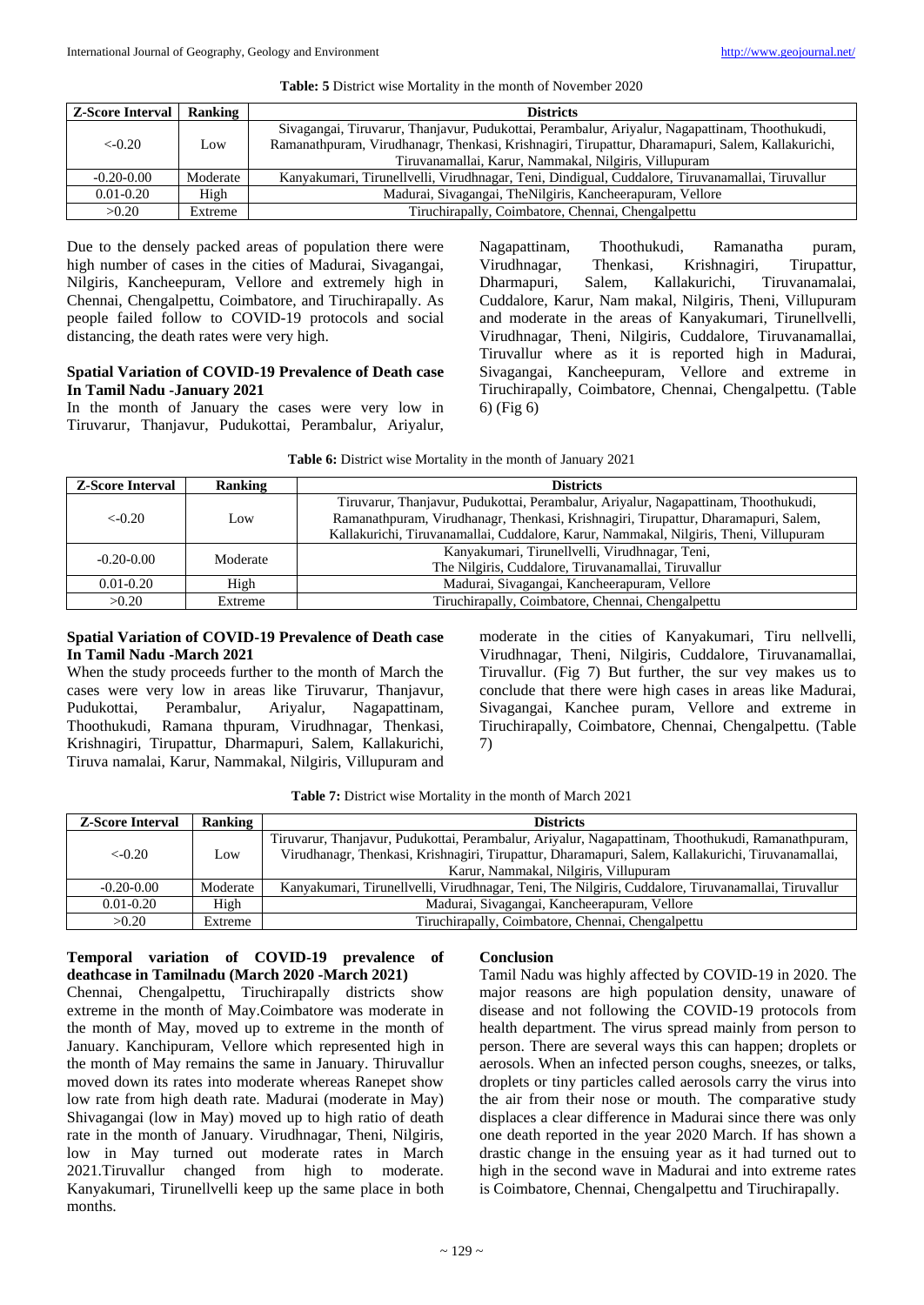# **Acknowledgment**

The authors gratefully acknowledge the RUSA-Phase-II (Rashtriya Uchchatar Shiksha Abiyan). Department of Geography, School of Earth and atmospheric science, Madurai Kamaraj University, Madurai, 625021 for their financial support in carrying out the publishing of this research work.

# **Ethical approval**

Ethical approval not required. This article does not contain any studies with human participants or animals performed by any of the authors.

# **Conflict of Interest**

On behalf of all authors, the corresponding author states that there is no conflict of interest.

# **References**

- 1. Chu J, Yang N, Wei Y, Yue H, Zhang F, Zhao J, *et al*. Clinical characteristics of 54 medical staff with COVID‐19: a retrospective study in a single center in Wuhan, China. Journal of medical virology. 2020 Jul;92(7):807-13.
- 2. Klopfenstein T, Zahra H, Lepiller Q, Royer PY, Toko L, Gendrin V, *et al*. New loss of smell and taste: Uncommon symptoms in COVID-19 patients on Nord Franche-Comte cluster, France. International Journal of Infectious Diseases. 2020 Nov 1;100:117-22.
- 3. Rahamath Nisha R, Saravanabavan V, Sureshkumar R. Emerging COVID-19 Epidemiology in Tamil Nadu India using GIS. International Journal of Contemporary Medical Research. 2020;7(8):H10-7.
- 4. Gavriatopoulou M, Korompoki E, Fotiou D, Ntanasis-Stathopoulos I, Psaltopoulou T, *et al*. Organ-specific manifestations of COVID-19 infection. Clinical and experimental medicine. 2020 Nov;20(4):493-506.
- 5. Ding S, Liang TJ. Is SARS-CoV-2 also an enteric pathogen with potential fecal-oral transmission? A COVID-19 virological and clinical review. Gastroenterology. 2020 Jul 1;159(1):53-61.
- 6. Lewis D. COVID-19 rarely spreads through surfaces. So why are we still deep cleaning. Nature. 2021 Feb 4;590(7844):26-8.
- 7. Saravanabavan V, Abeesh P. Environmental health status of fishermen in Mahe district. International Journal of Geography, Geology and Environment. 2020;2(2):95-102.
- 8. Saravanabavan V, Shanmuganandan S. Leprosy and Multidrug therapy in Tamil Nadu, India: A Factor Analysis. The Indian Geographical Journal. 1998;73(1):41-50.
- 9. Eswari S, Saravanabavan V, Balaji D. Structural Equation Modelling Approach to Determine the Mother and Child Health Care in Madurai District, Tamil Nadu. International Journal of Scientific Research in Science and Technology. 2021;8(2):335-44.
- 10. RahamathNisha R, Saravanabavan V, Sureskumar R. Effects of Population in density and Air pollution on Covid -19 Morbidity and mortality in India using GIS. International Journal of Contemporary Medical Research 2021;8(8):H1-H11.ISSN (Online), 2393- 915X, 2454-7379.

DOI**:** http://dx.doi.org/10.21276/ijcmr.2021.8.8.8.

11. Saravanabavan V, Reejo RJ, Neethidevi A, Jayashree

R. Travel and health care utilization pattern of patients in Vadippatipanchayat union: A micro level study using GIS. Journal of Deccan Geographer. 2006;44(2):97- 108.

- 12. Sarvanabavan V, Shanmuganandan S. Identification of Health Care Delivery System for Paucibacillary Leprosy in Tannilnadu. Calcutta. 1997 Sep;3(59):216- 24.
- 13. Saravanabavan V, Shanmuganandan S. Impact of MDTon changing scenario of Leprosy in Tamil Nadu. The Journal of Region, Health and Health Care. 1996;1(2):19-27.
- 14. Sheheersha SK, Saravanabavan V. Geo-Medical Analysis of the Detection of Cervical Pre-Cancer Cases Using Telemedicine System in Kerala State, India. IOSR Journal of Dental and Medical Sciences. 2020;10(11):12.
- 15. Saravanabavan V, Sudharsan R, Balaji D, Rahamath Nisha R. Patient's perception and epidemiological characteristics of dengue in Madurai city-using factor analysis. International Journal of Mosquito Research. 2014;1(2):18-24.
- 16. Balaji D, Saravanabavan V. Geo spatial variation of dengue risk zone in Madurai city using autocorrelation techniques. Geojournal. 2021 Jun;86(3):1481-501.
- 17. Sheheersha SK, Reshma CU, Saravanabavan V. Sanjeevani Comprehensive Cancer Control Programme and Mobile TeleMedicine (SCCP&MTM) for rural poor: Design features, technical feasibility and usability. International Journal of Applied Management Research (IJAMR). 2015;7(1):212-6.
- 18. Eswari S, Saravanabavan V, Balaji D. Infant neonatal and post neonatal mortality in Madurai district, Tamil Nadu, India: A Geomedical Study. International Journal of Geography, Geology and Environment. 2020;2(2):102-12.
- 19. Saravanabavan V, Reshma CU, Preethi S. Determinants of reproductive health in working women in Thrissur district, Kerala. GeoJournal. 2021 Feb;86(1):239-53.
- 20. Saravanabavan V, Balaji D, Rahamath Nisha R, Preethi S, Vadivel S. Geo-ecological association of dengue disease in Madurai city–using multivariate analysis. International Journal of Mosquito Research. 2020;7(2):37-45.
- 21. Saravanabavan V, Balaji D, Sudharsan R. A Geo-Medical Analysis of Chikungunya and Patients Environmental Perception in Madurai City. Joural of JAC Journal of Science, Humanities, and Management. 2014;1(2):111-20.
- 22. Saravanabavan V. Bicycles and health-a geo medical study of Madurai city. InVeloAustralis and Velo-City'96, International Bicycle Conference, Fremantle, Western Australia, 1996.
- 23. Saravanabavan V, Lekha CA, Aparna T, D Nisha RR, Balaji KK, Kanna SV. Spatio-temporal variation of dengue in Kozhikode District, Kerala: A medico geographical study. International Journal of Mosquito Research. 2021;8(1, Part B):130-40.
- 24. Saravanabavan V, Eswari S, VimalaVinnarasi J, Ganesan J, Sudharsan R. Spatial temporal variation of leptospirosis disease in Madurai city–Medicogeographical analysis. International Journal of Geography, Geology and Environment. 2020;2(1):21-7.
- 25. Vinothini C, Saravanabavan V, Balaji D. Travel pattern